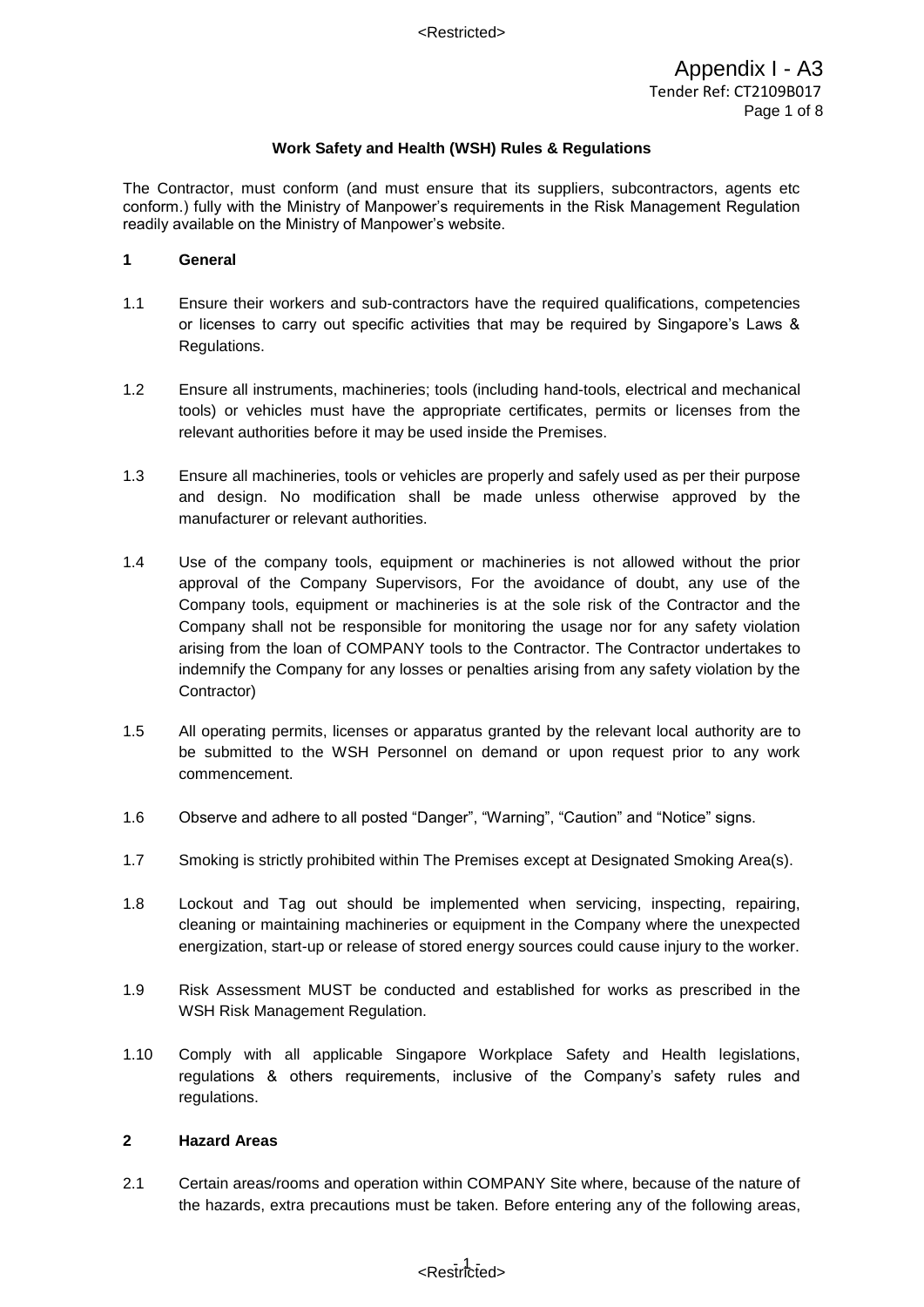but not limited to these areas, or starting work on any operation within these areas, the contractor is required to check with the COMPANY' Work Coordinator for a review of applicable WSH rules:

- 2.1.1 High Voltage Electrical Areas
- 2.1.2 Waste Water Treatment Plant
- 2.1.3 Chemical Storage Areas
- 2.1.4 Utility Shafts housing, Overhead Pipes and Ducts and Confined Spaces

## **3 Overhead Work**

- 3.1 No overhead work shall commence if any person is present or over roadways or passageways until adequate precautions have been taken to ensure the safety of persons and property below.
- 3.2 Relocation of personnel shall be accomplished prior to and maintained throughout the overhead work period. The Contractor shall make all personnel relocation requests to the COMPANY' Work Coordinator.
- 3.3 Contractors are not permitted to crawl along and/or step on ductworks, cable trays, pipings or other building structures.

## **4 Housekeeping**

- 4.1 Materials should be carefully stacked and located so that it does not block Aisles, Doors, Fire Fighting Equipment, Eyewash Stations, First Aid Boxes, SDS Stations, Chemical Spill Kit, Fixed Ladders, Electrical Equipment or Stairways.
- 4.2 Nails protruding from board must be removed.
- 4.3 Concrete forms, scrap lumbers and all other debris shall be kept clear of all work areas.
- 4.4 Combustible scrap, waste materials and debris shall be removed from the building on a daily basis, preferably at the time of strip-out and disposed of at the designated collection points.
- 4.5 Overhead storage of debris, tools, equipment, pipes, etc. is prohibited. No loose material shall be left in the area above suspended ceiling panels.
- 4.6 The work area shall be kept free from any potential tripping hazards.
- 4.7 Do not obstruct passageways and exits.

## **5 Floor Openings**

5.1 Substantial barriers, railings, and covering material shall guard floor openings. The contractor shall supply all materials required to cover the floor openings.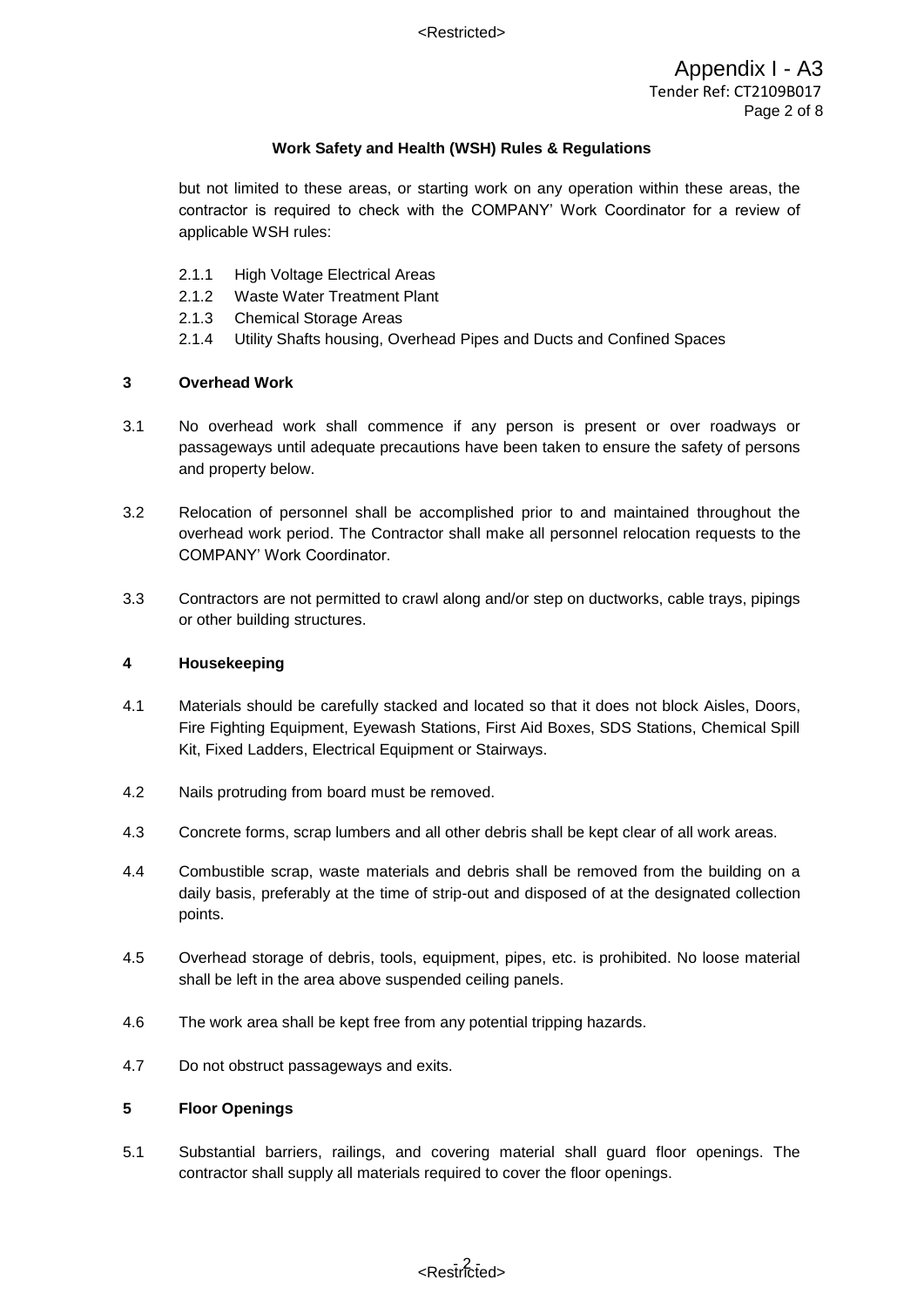## **6 Chemicals**

- 6.1 Contractors must submit the most recent copies of the Safety Data Sheets (SDS) to the COMPANY' Work Coordinator for any chemicals they plan to use in The Premises. All SDS must be submitted and approved for use by WSH Personnel prior to the Contractor starting work.
- 6.2 All chemicals used shall be in their original containers with the original vendor labels or proper-labelled secondary container. The labels must include chemical constituents, hazard information, safety precautions and proper use specifications.
- 6.3 Contractors are responsible for conducting "Hazard Communication" sessions for their workers and Sub-Contractors in accordance with governmental requirements.
- 6.4 All work with chemicals shall be carried out with minimal exposure to Contractor and COMPANY personnel.
- 6.5 All chemicals for the Agreement shall be purchased and supplied by the Contractor, unless the Agreement specifically states otherwise. The proper disposal of used chemicals is at the expense of the Contractor.
- 6.6 The Contractor is advised that there are some areas of COMPANY where hazardous chemicals are present. It is the contractor's responsibility to review all areas of his work and determine if a hazard to his personnel exists. Upon request, COMPANY will provide the necessary information to the Contractor regarding hazardous chemicals used in our facilities.
- 6.7 Prevent contaminated water from escaping into open drains and/or public sewer. Prevent any spill causing water and soil contamination.
- 6.8 Contractors shall not store any chemicals at The Premises, including overnight storage, unless prior approval by COMPANY' Work Coordinator.
- 6.9 Adequate ventilation must be provided and maintained at all times when flammable and/or toxic chemicals are used.
- 6.10 Flammable, oxidizer and corrosive liquids must never be stored together.

## **7 Ladders**

- 7.1 The Contractor is required to provide his or her own ladders, with company identification clearly visible. In no case shall contractors utilize COMPANY ladders for carrying out their work.
- 7.2 When using a ladder in aisles, lobby, cafeteria or any other area that has free access to personnel and is not designated as a "construction area", the Contractor shall cause the area around the ladder is to be barricaded with ropes and stanchions, cones or station another Contractor's employee to direct personnel around the ladder work area.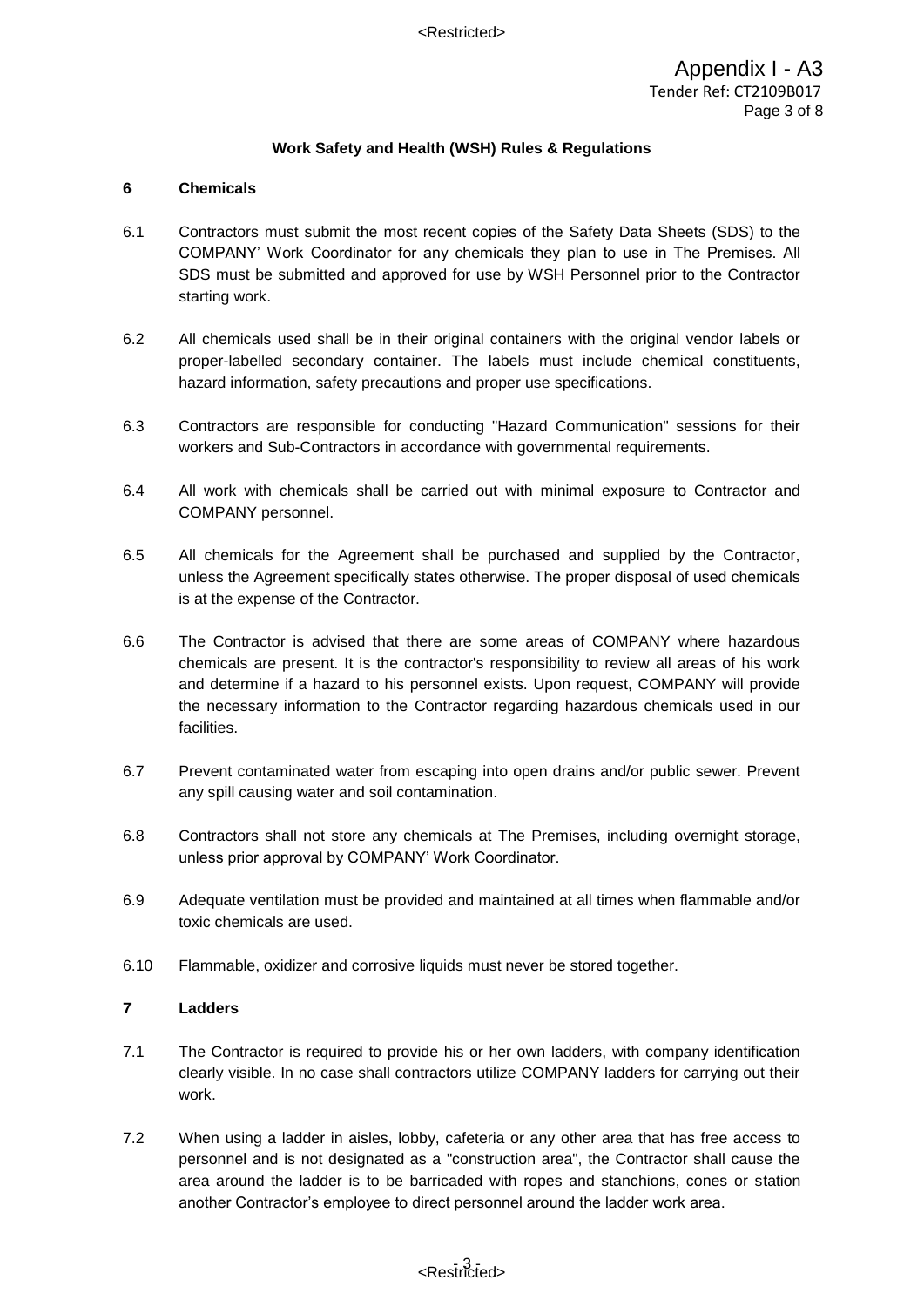- 7.3 The use of ladders with broken or missing steps/rungs, broken side rails or with other faulty or defective construction is prohibited.
- 7.4 Ladders shall not be placed adjacent to a door unless the door is locked or guarded.
- 7.5 Metal ladders unless properly insulated shall not be used when working on any electrical systems.
- 7.6 The Contractor shall not use any ladders in an unsafe manner. This includes, but is not limited to, standing on the top step as well as no 2nd party holding the ladder.
- 7.7 Ladders are not to be set-up and left unattended. Ladders not in use should be stored in a secure area.
- 7.8 Permit-To-Work at Height would be required for any work above 2m.

## **8 Compressed Gas Cylinders**

- 8.1 Any compressed gas cylinder taken into the COMPANY must be in good condition, correctly labelled and content identified.
- 8.2 Compressed gas cylinders shall be secured (roped or chained) in an upright position at all times. Use of forklift as a mean of transportation is prohibited unless a special structure is used to uphold the cylinders.
- 8.3 Cylinders shall be kept a safe distance or shielded from welding and cutting operations. Cylinders shall not be placed where they can contact an electrical outlet or outdoor exposed to the sun and rain.
- 8.4 Cylinder valve protection caps shall be firmly installed (hand tight) when compressed gas cylinders (empty or full) are transported or stored.
- 8.5 The correct regulators, in proper working order shall be used for each type of gas. Regulators or regulator connections shall not be modified in any way.
- 8.6 Dual Flashback arrestors must be provided on each welding hose.

## **9 Tools**

- 9.1 The Contractor shall provide its own hand and power tools required for the work. Tools shall not be provided or loaned out by COMPANY.
- 9.2 Tools used must be of safe construction and well maintained at all times.
- 9.3 When working near or inside flammable storage areas, spark resistant tools should be used to prevent the hazard of friction spark that may be an ignition source.

# - 4 - <Restricted>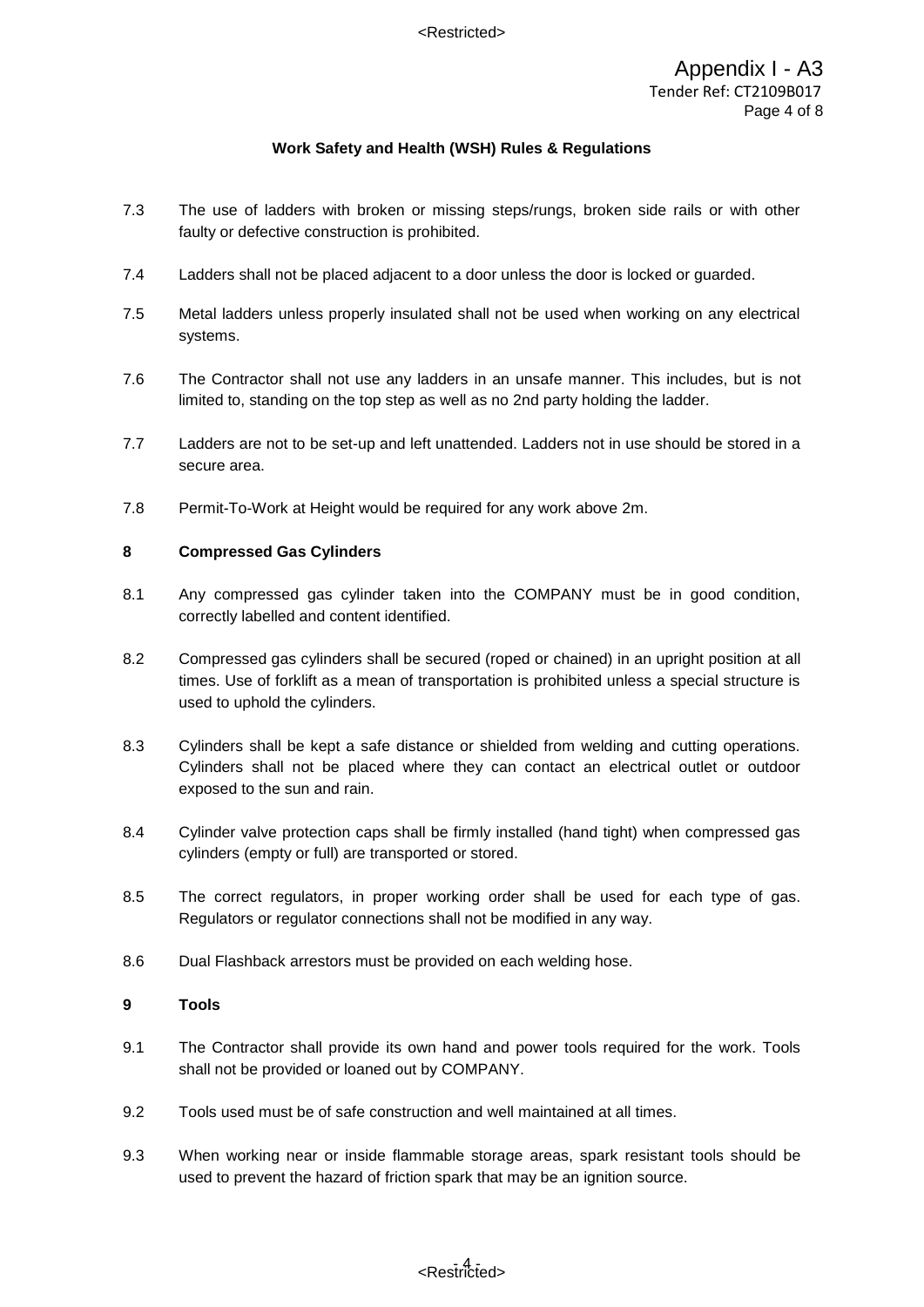9.4 Defective tools must not be used. It shall be tagged and removed from the work site immediately.

#### **10 Scaffolds**

- 10.1 Suitable and sufficient scaffolds should be provided for workers for all work that cannot be safety done at height from a ladder or by other means.
- 10.2 All types of scaffolds must be erected, used and supervised by contractor in accordance with governmental requirement.
- 10.3 Permit-To-Work at Height is required when the Contractor erects fixed or mobile scaffolds in COMPANY.

#### **11 Cranes and Hoists**

- 11.1 Contractors shall not be permitted to use COMPANY hoists without prior permission from **COMPANY**
- 11.2 Crane lifts shall not be attempted over or adjacent to any occupied areas. If such work is necessary, it shall be coordinated with COMPANY and the occupied area shall be evacuated of all personnel prior to the lift.
- 11.3 Hoisting devices such as slings, chains, spreaders, grabs, etc., used in conjunction with hoists or cranes must be designed and fabricated to meet the Work requirements. Swivel type, self-catching safety hooks shall be used for the load hook.
- 11.4 Contractors' cranes and hoists used at COMPANY must meet governmental and other regulatory requirements and have current certifications available for examination as required.

## **12 Electrical**

- 12.1 The contractor shall not perform any work on **ENERGIZED** (Live) electrical panels, distribution boards, bus ways or other electrical devices, which may expose personnel to accidental contact with energized parts.
- 12.2 All electrical equipment should be equipped with electric grounding unless they are manufactured as double insulated equipment.
- 12.3 Extension cords shall be the three-wire type for grounded tools (two-wire is acceptable for double insulated tools) and shall be protected from damage. Worn or frayed cords shall not be used. Cords must not be run through doorways where the door could cut or damage the cord. Spliced cords must be connected with proper connector and not insulation tape.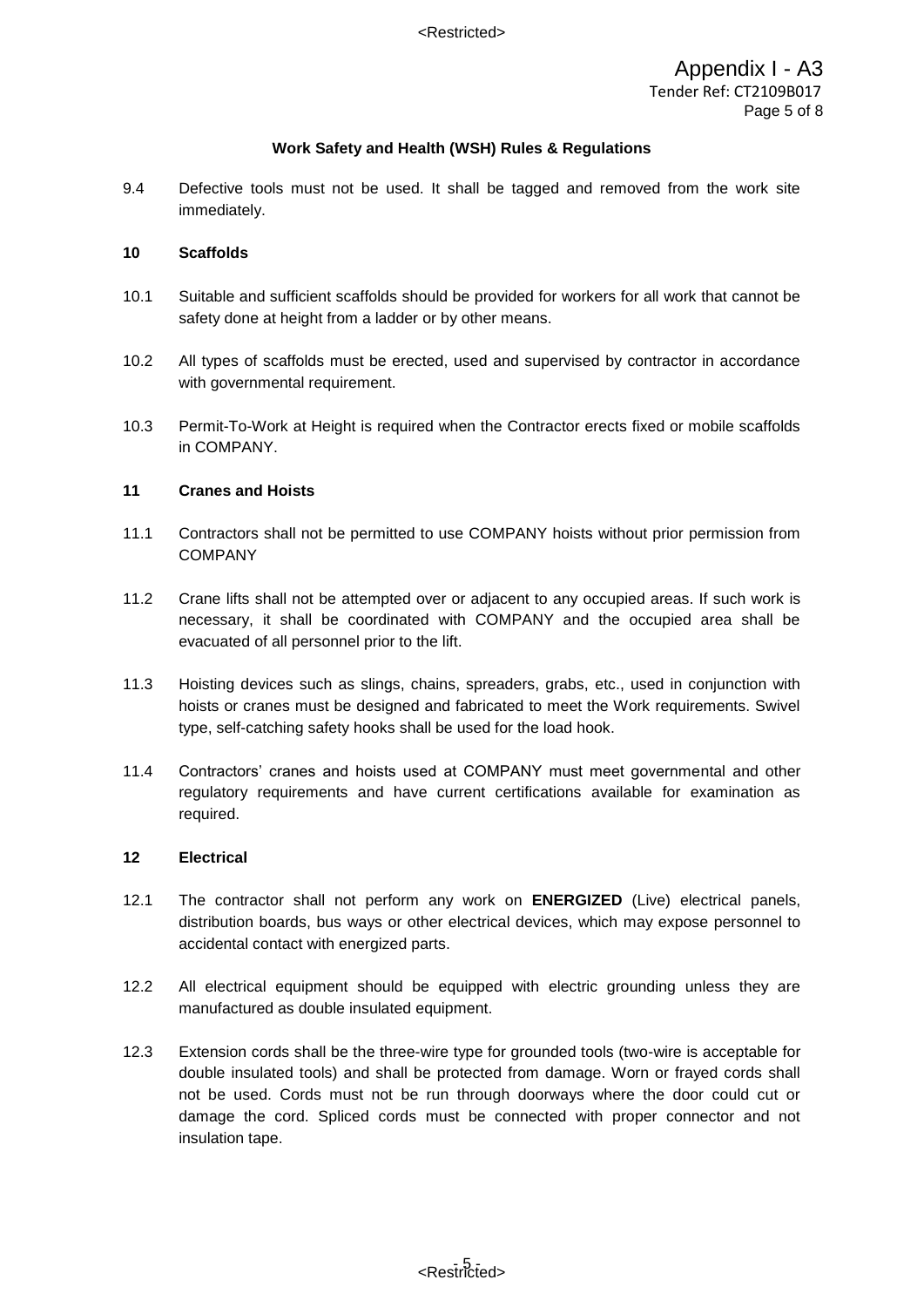- 12.4 No wiring shall be left on the floor ground or the floor where there is vehicular or human traffic. If unavoidable, the wiring must be provided with adequate mechanical protection to withstand the wear and abuse to which it may be subjected.
- 12.5 Portable electrical tools should be equipped with a Residual Current Device for earth leakage protection.
- 12.6 Do not overload any electrical circuit.

# **13 Excavation**

- 13.1 All excavation works must be carried out in accordance with governmental and other regulatory requirements. The detection of under ground utilities should be conducted prior to the excavation.
- 13.2 Inform WSH personnel before the start of any excavation work.

# **14 Personnel Protective Equipment**

- 14.1 The type of protective equipment to be worn shall be determined by the degree of exposure to potential hazards. All protective equipment and clothing shall be provided by the Contractor and shall comply with all applicable regulations and requirements.
- 14.2 Suitable eye protection equipment shall be used while engaged in welding, cutting or grinding any material where flying particles may endanger the eyes.
- 14.3 Safety harness must be worn when working above 2 meters on unguarded platforms and on straight or extension ladders when the work involves pushing, pulling or action, which may dislodge the person from the ladder. DO NOT SECURE SAFETY HARNESS TO THE SPRINKLER OR UTILITY PIPINGS.
- 14.4 Hard Hat and safety shoes must be worn at the designated areas. Hearing Protection must be worn when using noisy equipment that generates noise of more than 85dBA or working in areas which are identified as high noise level. Areas with high noise level are identified with "Ear Protectors Must Be Worn" Notice Sign.

## **15 Accidents and First Aid**

- 15.1 Contractors who are injured shall be given prompt and proper medical attention at the COMPANY In-house Clinic or first aid station by certified first aiders.
- 15.2 Contractor must notify COMPANY immediately in case of any accident/incident or first aid cases.
- 15.3 Assist COMPANY to furnish the Incident & Near-Miss Investigation Reports.
- 15.4 It is the Contractors' responsibility to notify relevant authorities as required under prevailing laws.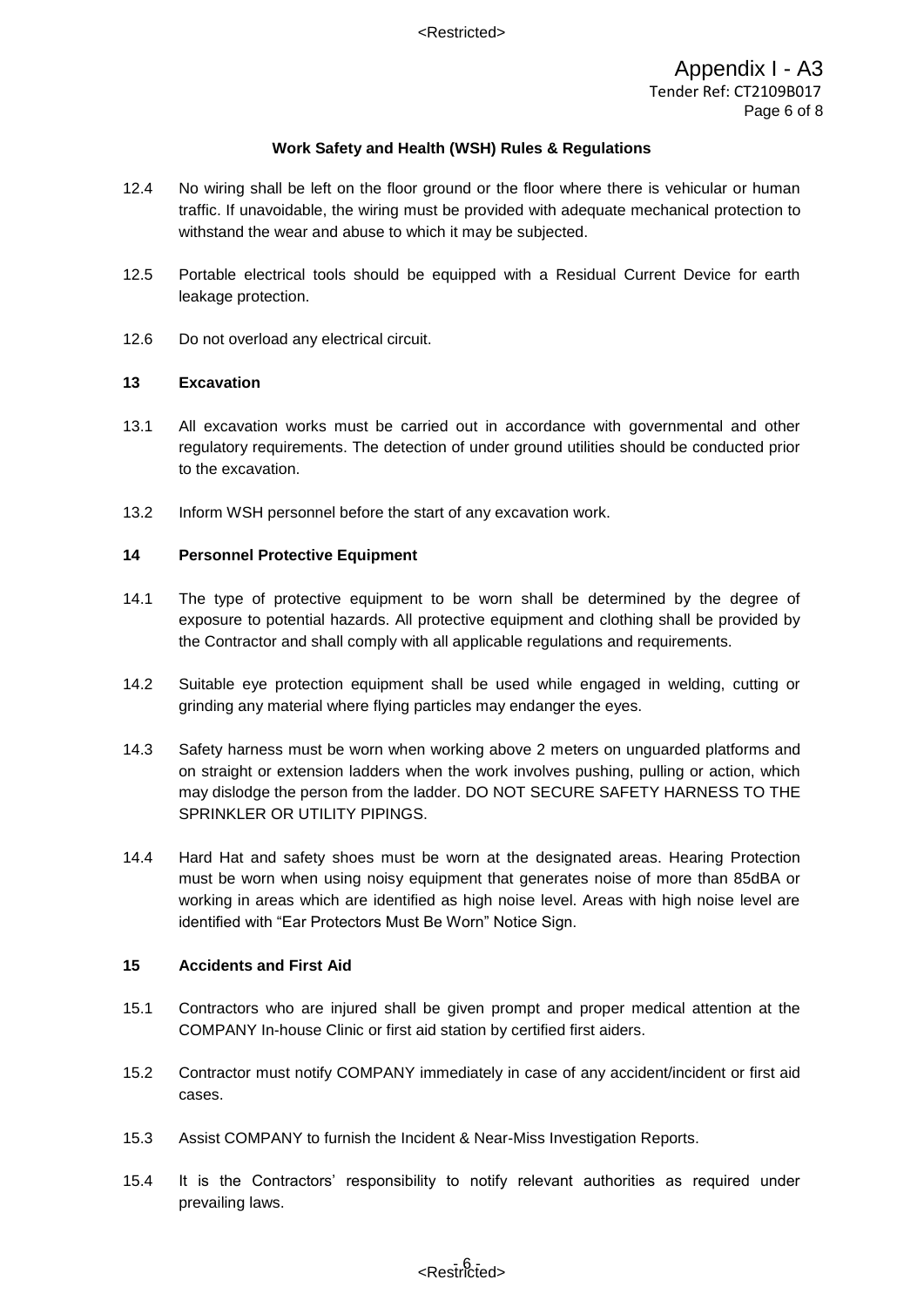## **16 Confined Space Entry**

- 16.1 Confined Space Entry Permit is required when contractors are carrying out work in confined space. Confined spaces are areas that may have atmospheric or physical hazards that could affect the safety of employees who enter them. It is not designed for continuous human occupancy and has a limited means of entry or exit. These areas include, but are not limited to pits, tanks, duct, manholes and trenches.
- 16.2 The Contractors are responsible for the full compliance of the conditions attached within the approved Confined Space Entry Permit.

#### **17 Hot Work**

- 17.1 Hot Work Permit is required when Contractors perform Hot Work. Hot Work means any work that involves welding, flame cutting, gas soldering, brazing, burning or any work that generate sparks.
- 17.2 The Contractors are responsible for the full compliance of the conditions attached within the approved Permit.

#### **18 Emergency Response & Action**

- 18.1 All employees of the Contractor and its Sub-Contractors shall be familiar with the escape routes and assembly area in case of any emergency. Check with the COMPANY' Work Coordinator for a review of applicable *Emergency Evacuation Instructions*.
- 18.2 Main Contractor's Supervisor is responsible for accounting their own employees & Sub-Contractors working in COMPANY in the event an emergency where evacuation is required. He/she shall inform COMPANY' Work Coordinator if any person is not accounted for.
- 18.3 Know the nearest location of the emergency response equipment such as eye wash station, first aid station and fire extinguishers etc.

#### **19 Rules/Regulations/Sub-contracting**

- 19.1 The foregoing WSH RULES AND REGULATIONS stated in the above paragraphs shall continue to be enforced for all your subsequent work engagement with COMPANY.
- 19.2 The Contractor shall be responsible for briefing these rules and regulations to any Sub-Contractors or any person contracted or employed by them.
- 19.3 The Contractor shall be responsible for the actions of its Sub-Contractors, suppliers and agents while inside The Premises.